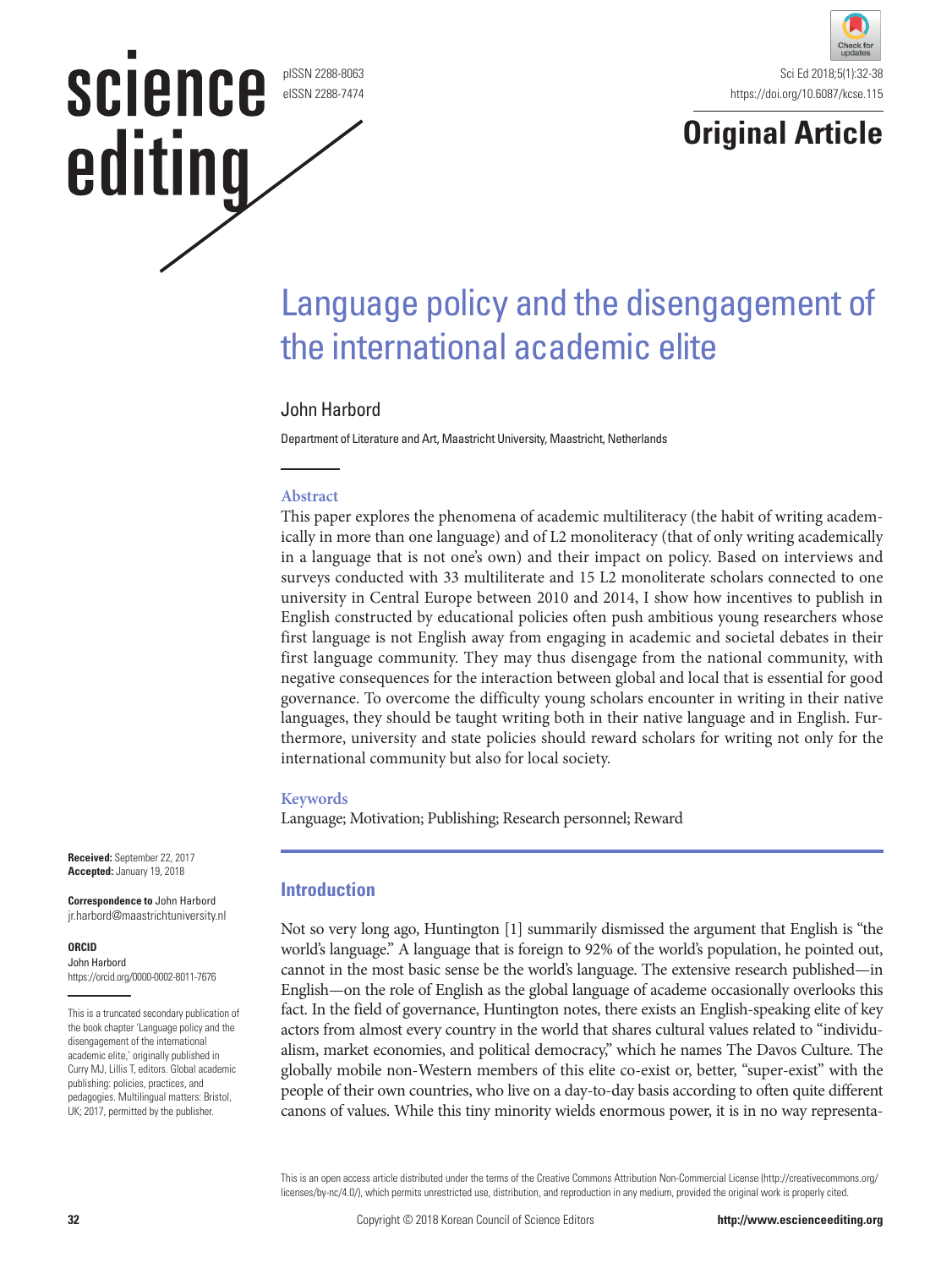# science editing

tive of the vast majority of the world's population, either culturally, or linguistically.

Similar concerns about the isolation and unrepresentativeness of an English-speaking international academic elite drive this article. Scholarship has addressed the difficulties of publishing in English as a second language [2,3], the skewing of power relations in favor of English native speakers in the Anglophone center [4], and measures that might affect them [5]. Simultaneously, another strand of discourse has addressed the concern that scholars do not engage sufficiently with the world beyond academe [6,7]. And in a world where the vast majority of the population still either cannot effectively or do not normally operate in English, publications in English have limited impact [6]. Despite the importance of supranational bodies such as the European Union, many key policy debates continue to be resolved at national level, and in national language [8].

Seeking to strengthen institutional research profiles, universities and higher education ministries are increasingly introducing policies that encourage or pressure scholars to publish in English [3,9-12]. While these may or may not have positive effects on academic publishing choices within national systems [10], their impact on the interaction between academe and society has yet to be seriously studied.

The purpose of the present study was to investigate the multiliterate publishing activities of a group of scholars in the social sciences and humanities connected to a US-accredited international university and to examine how the interaction of their career paths and external factors influences what they publish and with what consequences. Specifically, I show how they perform two distinct types of writing behavior: many write in English for an elite international academic community to share new cutting-edge knowledge and in their first language for groups for the national linguistic community, to share, apply, and adapt knowledge that is new for those who do not belong to the international academic community. Policies rewarding publishing only in English often work against those who seek to play this bridging role, favoring those who disengage from the local in favor of the international elite. Maintaining and valorizing this dual role is crucially important to prevent a split between the international global academic elite and local national communities. Appropriate policies, I suggest, can support this role, with positive consequences for governance.

### **Methods**

In the present study, I gathered data from two groups of researchers who have either studied or work at a private, international US-accredited English-medium university in Central

Europe, with students and faculty from many countries. All informants are fluent in English (International English Language Testing System estimated 8.0 or above) but do not identify it as their first language. All publish in English, but not all in their first language. I refer to the publishing behavior of those who write in English and any other language (s) as multiliterate, and of those who write exclusively in English as a second (or other) language as L2 monoliterate. I also choose the latter term based on participants' statements of their perceived inability or refusal to write in their first language. This "inability" will form a key focus of discussion below.

The first set of data is from semi-structured interviews (Appendix 1) I conducted with 15 research faculty (8 men and 7 women aged between their mid-thirties and late fifties) and 18 PhD students (8 men and 10 women in their late twenties and thirties) from 12 disciplines in the humanities and social sciences, with 13 different first languages, none of them English (group A). Of the total participants, 12, including most faculty members, publish in two or more languages; 21, including most PhD students, publish only in English. Three participants were native speakers of super-central [8] languages (German, Turkish, and Russian); others spoke Czech, Croatian, Dutch, Hungarian, Italian, Lithuanian, Norwegian, Polish, Romanian, Serbian, and Slovak. Further data was gathered via questionnaires (Appendix 2) completed in English by 15 alumni of the university under the age of 40 (slightly more women than men), whose first languages include Albanian, Bangla, Bosnian, Czech, Hungarian, Lithuanian, Romanian, Slovak, and Turkish, and who according to their LinkedIn profile are active in research positions (group B). Most publish in English and another language. Groups A and B both contain multiliterate and L2 monoliterate scholars. They are distinguished as A and B because data was gathered during two separate periods using different methods and slightly different sets of questions, as described above. All extracts are presented using conventional written punctuation.

The university under study has for some 14 years had an institutional policy that requires faculty to publish two articles per year in international peer-reviewed journals in English. In one or two disciplines (history and allied fields), publications in German and French may also be accepted. Publications in other national languages are not. It is important to note here that this policy directly affects only the faculty in group A. Those in group B are most influenced by policies in the country or institution where they work, while the PhD students in group A are likely influenced by anticipated policies in contexts where they plan to work, and they may see the policies of the university where they are presently studying as a typical example [13].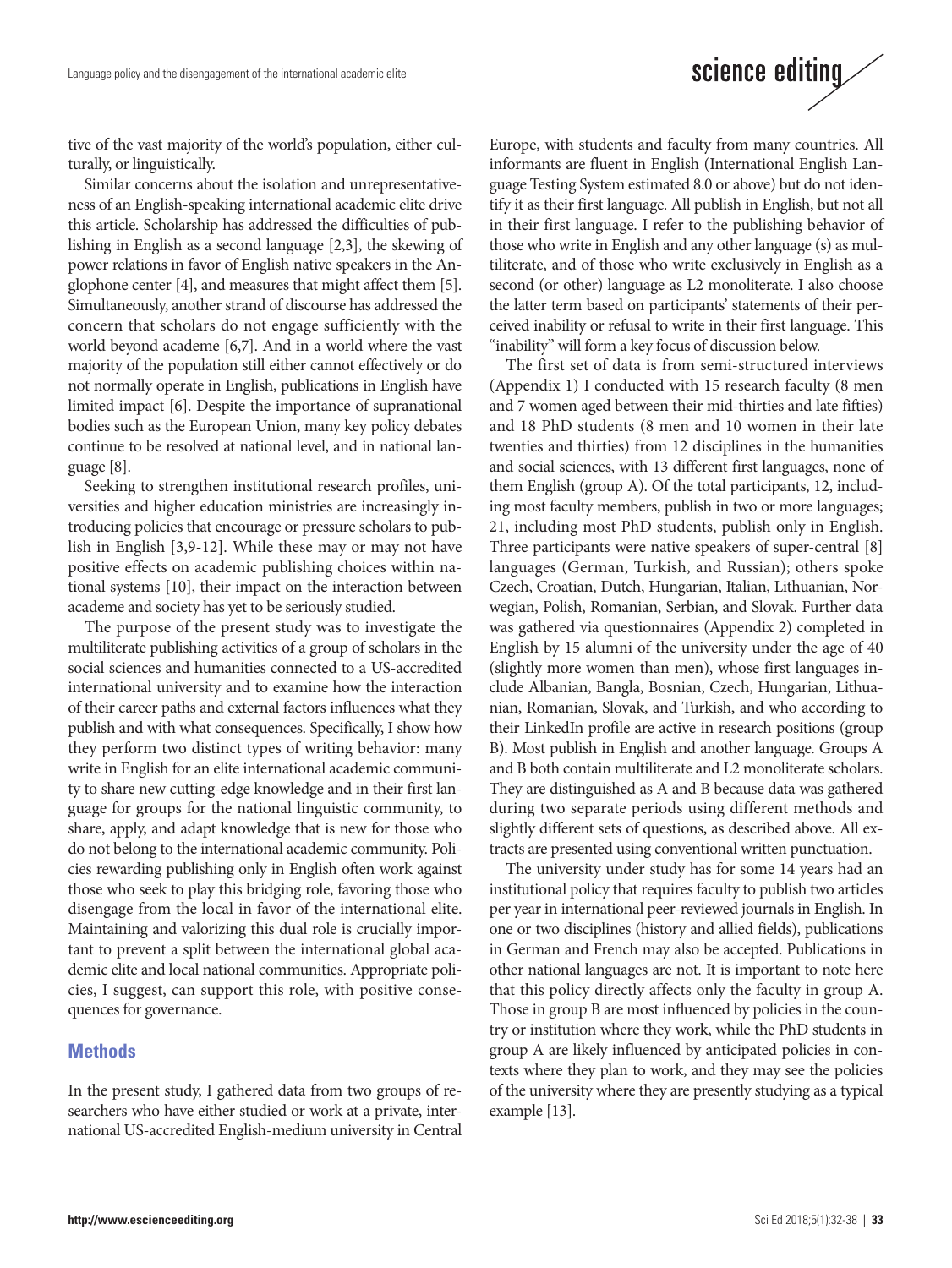# science editing

### **Results**

Responses of both groups revealed motivations in line with the existing literature. For them, a key issue is the need to reach a specialized audience who understand their research area. Less influential languages were frequently perceived not to offer an audience worth addressing.

I publish in English to reach a larger audience. Creating a critical mass is only possible at global level. There are too few journals in my mother tongue, much smaller audience. (A1)

You write for a large, highly specialized audience in English. In other languages you can only get an audience that large if you are less specialized, so writing in those languages is less specialized. (A2)

Among group B, similarly, six considered their research area to be of little interest to researchers in their home country; a further (slightly overlapping) six believed that all those from their home country they hoped would read their work would understand English. These scholars are not writing academically for a local audience because in their eyes that audience is often small and speaks English anyway.

Career gains from publishing in English were also a prominent theme. In group B, over two thirds (11) saw no professional benefit from publishing academically in one's own language, although six had on occasion done so. One added:

… publishing in English is not only more convenient for me as a graduate from American (English-speaking) university, but also much more practical and beneficial for my further career as an international researcher. (B5)

Among members of Group A, opinions were similar.

Prestige and rewards of writing in English are much greater. (A3)

I write everything serious in English. I write for pleasure in French. (A1, Hungarian speaker)

Career benefits and the (un)availability of a specialized audience thus tend to mitigate against the motivation to publish in local languages. Indeed, for this group of informants (both groups A and B), whose mastery of English is extremely good and who see themselves as part of an international (Englishspeaking) academic community, publishing in English would seem like a natural choice, while publishing in their first language would likely bring fewer or no career returns.

The one economics journal in Slovak is ranked 185th in the world. I try not to publish there (A2).

Thus for an established academic, where academic publishing in national languages means publishing in low-ranked journals, it may actually be detrimental to one's career to do so.

### **Career mobility and disengagement**

Other factors further discourage local-language publishing, particularly among younger researchers. The tendency among the young scholars in this study to publish mostly or exclusively in English may be due to their context of a high-ranking, highly international research-intensive university. The PhD students and alumni are mostly not working in their country of origin, and many were also not tied to the country where they were when the research was carried out. For them, Poland, Turkey or Russia may offer less promising career prospects and a lower standard of living than, for example, the United States or the western states of the European Union. Of those in group B, many were not in their country of origin, several being employed in English-speaking countries; several said they do not seek a link with their 'home community' either because they are 'not interested' or have simply lost contact.

I started [working in a research position] in Switzerland, then moved to Germany, now I am in Denmark. I no longer have much scholarly connection to Romania. (B1) I am rather poorly connected with the Slovak academic environment. I do not find it inspiring, but I also lack good local academic networks due to my studies abroad. (B2)

The career path of these students, as the first example above clearly shows, predisposes them to become part of a relatively mobile international research community. While one PhD student (A13) did consider herself living in a "little English world" cut off from her first language community, more typically, national communities themselves were described as closed off from "where it's at" academically (A7), due to their choice of language, and identified as "older" (A7, A8). This is in contrast to findings by Anderson [13] that western European academics see publication in multiple super-central European languages as a ticket to career mobility, and more akin to Duszak's account of "English [as] a key to a 'better' world" in pre-1989 Poland [14].

The second consequence of mobility is the construction of a global academic elite as a monolingual transnational community held together by a language which is frequently not that of its members, but which, for reasons discussed below, becomes the only language they feel academically comfort-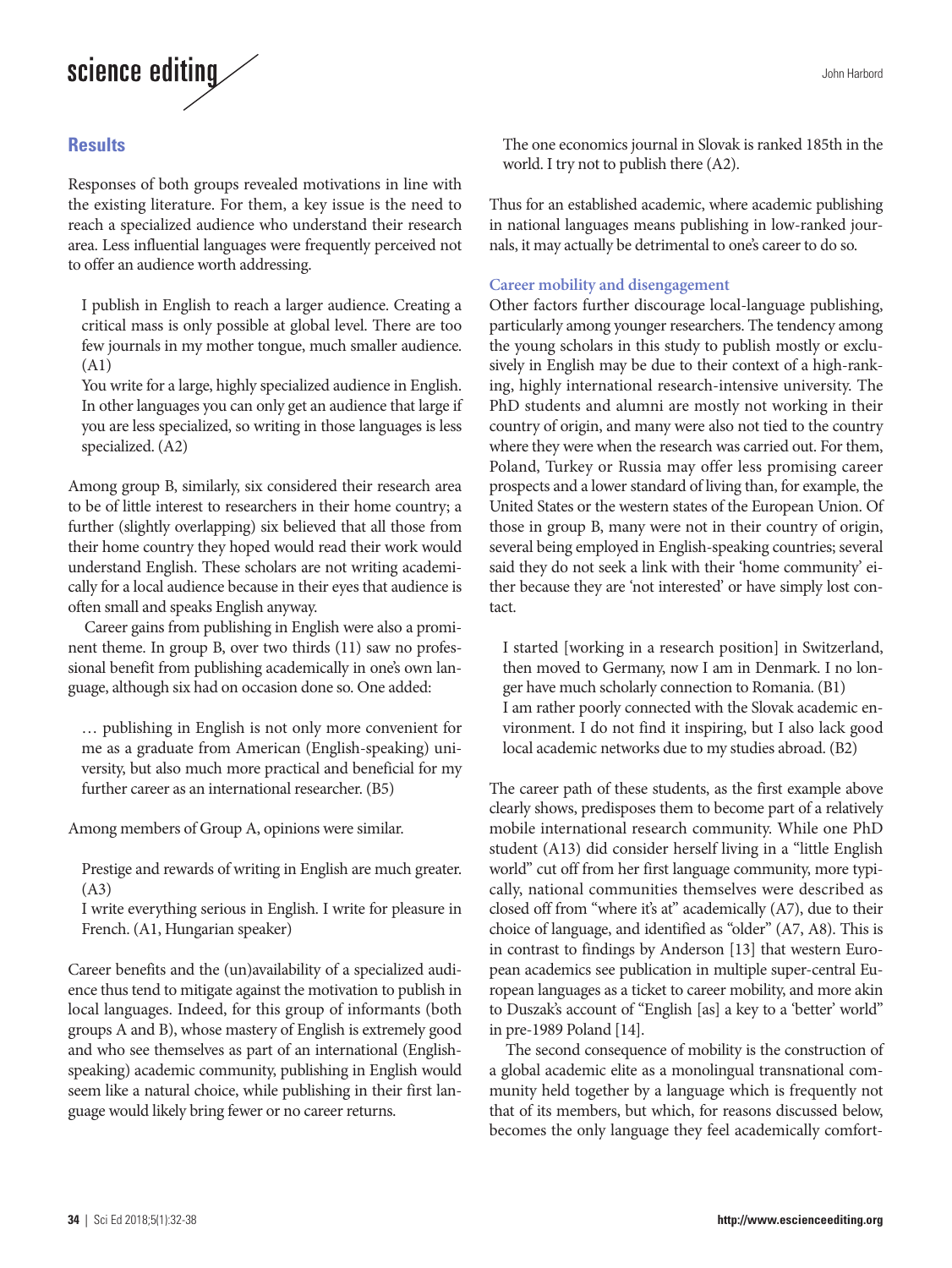

able in. While the difficulties of publishing in English have been much discussed, less attention has been paid to how much easier it can be to write in English than in most other languages, ceteris paribus. Many of the younger scholars mentioned feeling uncomfortable or awkward writing in their first language, particularly as regards terminology for which local equivalents either do not exist or are not known.

Writing in Czech would be substantially more time consuming and demanding. (A3)

I use English to write scholarly papers because the technical jargon does not exist in Slovak. It is simply easier to use English. When I use a certain English term, everybody knows what I am talking about. (B1)

In my native language it takes more time to find the suitable terms. (A14)

Several identified more demanding expectations in other language communities than in English: that they have higher stylistic expectations than English audiences. Non-English audiences, they claim, are linguistically much more unforgiving, and in many languages, stylistic complexity and tour de force is welcomed because it is assumed that all users of that language will be highly proficient, and that performing such rhetorical feats is a part of national culture [15]. This linguistic expertise usually takes effort to acquire, however. One senior scholar commented that she chose not to publish in Hungarian journals in spite of her fluent command of the language.

They really expect you to produce a very complex, ornate style, and they criticize you if you don't do it. It is the same actually in German but there it's not a problem for me as I've been doing it my whole academic career. (A9)

The fact that simplicity is perceived as more desirable in English thus meshes well with many writers' perception of their own linguistic abilities. In contrast, for those who have little practice and limited motivation, writing in the complex style they perceive as necessary in their first language represents an obstacle. Several found writing in English liberating, or else as constraining one to keep to the point.

Writing in Hungarian is a more painstaking process for me… I feel like I write more freely in English. (B7) It is easy for me to write a long paragraph that says nothing in Slovak. My English is not good enough to do that. (A2)

It is also not surprising, given that English is one of the few languages in which students from most European countries are explicitly taught to write at all beyond high-school composition [15]. Almost all the younger scholars I interviewed had received writing courses, and many commented that this had strengthened their confidence in writing in English. Very few had received guidance in how to write in their first language.

Since, the first time I learned how to conduct research, and how to structure a paper, and write it down, I learned it in English. Therefore, in my professional career I find it much easier to write and communicate in English rather than Albanian. (B3)

Yes, I find expressing myself in English easier. This might be related to the fact that my MA and PhD education was in English and I learned to structure texts and arguments in this language and not in my mother tongue. (B2)

This finding is in line with Anderson's [13] findings that the language of the PhD thesis is a key indicator for subsequent publishing choices.

### **Why does first language writing matter?**

Several among my informants, especially the more senior, do write in their first language, in spite of the negligible career returns. However, scholarly articles are not their typical products; indeed many do not write such articles in their first language at all. A number mentioned that writing in their first language is sometimes not a deliberate choice but a response to an invitation or a request. These include policy-related documents—the older scholars typically acting as government advisors (A1, A7, A10, A11, A12), whereas the younger ones more often do so for non-governmental organizations (NGOs) (A8, B2)—giving conference plenaries, or writing texts for a broad intellectual non-specialist audience reachable through high quality daily newspapers, intellectual magazines on socio-political themes, and so on.

I write for less scholarly audiences in Serbian, e.g. teachers. (A11)

When I write in English I am writing at the top of the market. I write in German at various levels. (A9)

Several faculty members in the first group also write textbooks for university students. Three members of the second group had published educational materials in their first language, none in English, an educational role which, while it may not create new knowledge, is undoubtedly of intrinsic value. In general, like scholars mentioned by Duszak and Lewkowicz [15] and Lillis and Curry [4], both groups interviewed in this study do engage or wish to engage with the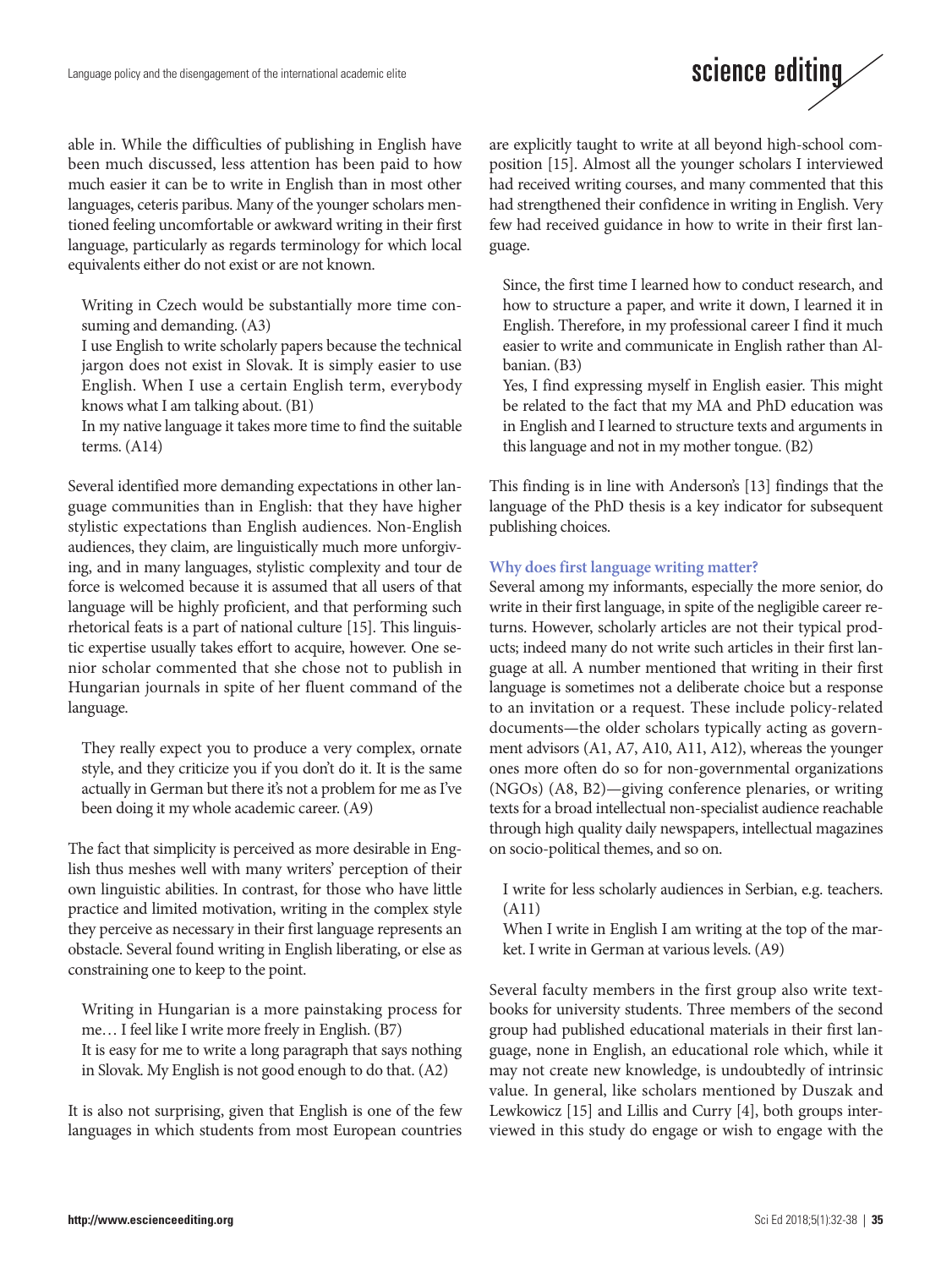John Harbord

# science editing

wider community—often with social goals:

When I write in Turkish I write for academics and NGO activists, therefore I feel free to combine academic discourse with everyday language. If it is not for an NGO I write in English. (A8)

I write my academic articles in English to reach international academia and public and I write Bangla articles and popular columns, to reach the most common people in my country. Specially, writing in Bangla helps students to understand critical debates more easily. (B6)

I feel if I had training in writing in Croatian, I would be doing it. I would like to address the local audience and bring things to them… Academics should be partners in a dialogue to produce knowledge that has a social effect. (A13).

It is important to keep writing in Lithuanian. To drop it would be somehow degrading. Students should be taught in both languages. (A14)

### **Discussion**

This study has sought to understand the complex phenomena of multiliteracy and L2 monoliteracy, and how they influence the bond between research and policy. Interviews with a range of scholars whose first language is not English reveal that if they aspire to the career returns that membership of the global academic elite offers, not only do their local languages (except a handful of super-central languages) have negligible career value, and frequently no audience for their specialization, technical vocabulary, which may have been created in English and not translated, is also often lacking. Moreover, unlike English, because journals in those languages assume a fully fluent native-speaker audience that values stylistic complexity, they expect authors to write with more elegance than they would be in English, a language they may well have been trained to write in academically, unlike their first language. The cumulative effect of greater linguistic effort for diminishing career returns helps explain why many of the younger scholars I interviewed do not write in their first language.

Striving for professional success, these scholars are motivated to move towards the center and away from the periphery. This mobility has two consequences: first it contributes to the emergence of an overarching global academic community, communicating with each other and sharing research in IIJs through the medium of English—those I call the 'international academic elite'—co-existing with a collection of local academic communities, not extensively in communication either with the global community or with each other, often perceived (A5, A7) as second rate. Especially for young researchers whose first language is not a super-central language [16], and who seek a successful academic career, there is every benefit in being connected to this global academic elite, and little or none in being connected to the community of the national language, especially when the national language policy in question may offer greater rewards for publication in English, as discussed above.

In 2000, in a public lecture on language policy in the European Union, the Dutch sociologist de Swaan [16] noted the tendency for political debates and political culture in the European Union to occur at national level and to be isolated from each other, with forces that mitigate against "intellectuals who might aspire to transcend the borders of nation." In linking the concept of the European democratic deficit to language, de Swaan [16] argued that the absence of a common linguistic space constrains such debates to the national level. This is not wrong. What I argue here is that the intellectual sphere, which can and should inform and influence policy and politics, does already "transcend the borders of nation" through English. Yet it is not enough for democracy to have a European (or world) space in English on the intellectual level if it does not intermesh effectively with national socio-political communities that function in the local language. de Swaan is right that "intellectuals who…aspire to transcend the borders of nation" run a risk; it is not a personal risk, however, but a risk to the nations they dissociate themselves from [16]. When the most promising young scholars disengage from local academe and from local societal contribution because not only the nature of publishing in the academic world, but also ill-thought-through policies encourage them to do so for career gains, transcending borders brings no benefit to the nation but only to the individual.

How then can national governments or universities, where the decision is theirs, act to ensure communication between the global and the local? First, at the level of teaching, it is important that prospective scholars are taught writing both in their native language and in English, and preferably in the former first, for a variety of practical, psychological and cultural reasons [17]. This in turn entails that written assignments that involve and develop argumentative and analytical skills are set in the first language, so that students have ample chance to practice these. Although much literature will need to be read in English, the value of local knowledge and research in solving local problems should be emphasized where possible. As one trilingual young scholar in group B commented:

I don't really publish in my other languages, but what I do do is when I write an article in English I make sure I read and incorporate all the relevant literature that's available in my other languages. I think that's very important. (B5)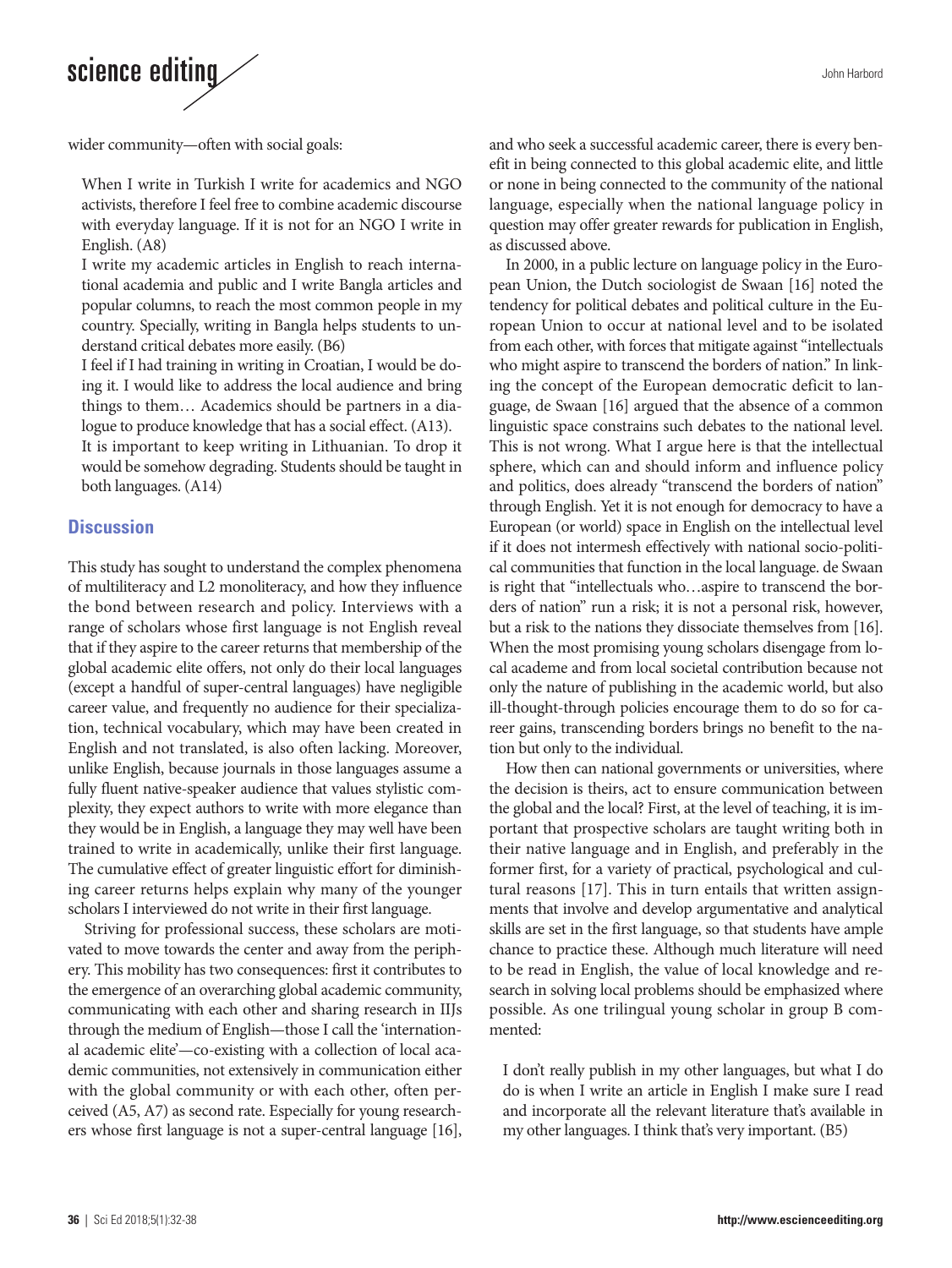Second, while university and national policies would be ill advised to stop incentivizing publications in international highimpact journals [3,7,10,12] rewards and incentives need to be constructed and adequately weighted so that those who write both academically for the international community and locally in the genres of policy debates and other outreach areas are rewarded more than those who write only for international research or only for the local community. The application of academic knowledge to local contexts and audiences will be most effective if it is recognized as important by young scholars from the beginning of their career. While it is beyond the scope of this article to elaborate the details of such a system, clearly some reward for outreach writing will have a more positive impact than none at all.

An international English-writing academic elite, like Huntington's Davos Culture, risks becoming disengaged from the vast majority of the world's population if it does not interact with national and local communities. Multiliterate scholars can, do, and should do this. And if they cease to do it because universities and education ministries institute policies that fail to recognize that both the creation of knowledge and its application to specific contexts are valuable academic activities to be encouraged and rewarded, the consequences for society are not positive.

### **Conflict of Interest**

No potential conflict of interest relevant to this article was reported.

### **References**

- 1. Huntington SP. The clash of civilizations and the remaking of world order. New York, NY: Simon and Schuster; 1996.
- 2. Flowerdew J. Scholarly writers who use English as an additional language: what can Goffman's "stigma" tell us? J Engl Acad Purp 2008;7:77-86. [https://doi.org/10.1016/](https://doi.org/10.1016/j.jeap.2008.03.002) [j.jeap.2008.03.002](https://doi.org/10.1016/j.jeap.2008.03.002)
- 3. Ge M. English writing for international publication in the age of globalization: practices and perceptions of mainland Chinese academics in the humanities and social sciences. Publications 2015;3:43-64. [https://doi.org/10.3390/](https://doi.org/10.3390/publications3020043) [publications3020043](https://doi.org/10.3390/publications3020043)
- 4. Lillis TM, Curry MJ. Academic writing in a global context: the politics and practices of publishing in English. London: Routledge; 2010.
- 5. Curry MJ, Lillis T. Introduction to the thematic issue: par-

ticipating in academic publishing—consequences of linguistic policies and practices. Lang Policy 2013;12:209-13. https://doi.org/10.1007/s10993-013-9286-7

science editing

- 6. Biswas AK, Kirchherr J. Prof, no one is reading you. The Straits Times [Internet]. 2015 May 20 [cited 2017 Apr 18]. Available from: [http://www.straitstimes.com/opinion/](http://www.straitstimes.com/opinion/prof-no-one-is-reading-you) [prof-no-one-is-reading-you](http://www.straitstimes.com/opinion/prof-no-one-is-reading-you)
- 7. Scholler D, Lips F, Lowik S, Wijnen A, Wakkee I. IXA valorisation guide. Amsterdam: Innovation Exchange Amsterdam; 2015.
- 8. de Swaan A. Words of the world: the global language system. Cambridge, UK: Polity Press; 2001.
- 9. Truchot C. Key aspects of the use of English in Europe. Unpublished report, Directorate General IV. Strasbourg: Council of Europe; 2002.
- 10. Lee H, Lee K. Publish (in international indexed journals) or perish: neoliberal ideology in a Korean university. Lang Policy 2013;12:215-30. https://doi.org/10.1007/s10993- 012-9267-2
- 11. FGBNU. Federal target program "Research and development on priority directions of scientific-technological complex of Russia for 2014-2020" [Internet]. Moscow: FGBNU; 2013 [cited 2017 Apr 18]. Available from: http:// fcpir.ru/upload/medialibrary/332/tekst-programmy.pdf
- 12. Muresan LM, Perez-Llantada C. English for research publication and dissemination in bi-/multiliterate environments: the case of Romanian academics. J Engl Acad Purp 2014;13:53-64. https://doi.org/10.1016/j.jeap.2013.10.009
- 13. Anderson L. Publishing strategies of young, highly mobile academics: the question of language in the European context. Lang Policy 2013;12:273-88. [https://doi.org/10.1007/](https://doi.org/10.1007/s10993-013-9272-0) [s10993-013-9272-0](https://doi.org/10.1007/s10993-013-9272-0)
- 14. Duszak A. Looking globally, seeing locally: exploring some myths of globalisation in academia. Rev Canar Estud Ingl 2006;(53):35-46.
- 15. Duszak A, Lewkowicz J. Publishing academic texts in English: a Polish perspective. J Engl Acad Purp 2008;7:108-20. https://doi.org/10.1016/j.jeap.2008.03.001
- 16. de Swaan A. Why this is in English (and not in German, nor in Dutch): Schuman lecture 2000 [Internet]. Maastricht: Studium Generale; 2000 [cited 2017 Apr 18] Available from: http://deswaan.com/why-is-this-in-englishand-not-in-german-nor-in-dutch/
- 17. Bocanegra-Valle A. 'English is my default academic language': voices from LSP scholars publishing in a multilingual journal. J Engl Acad Purp 2014;13:65-77. [https://doi.](https://doi.org/10.1016/j.jeap.2013.10.010) [org/10.1016/j.jeap.2013.10.010](https://doi.org/10.1016/j.jeap.2013.10.010)